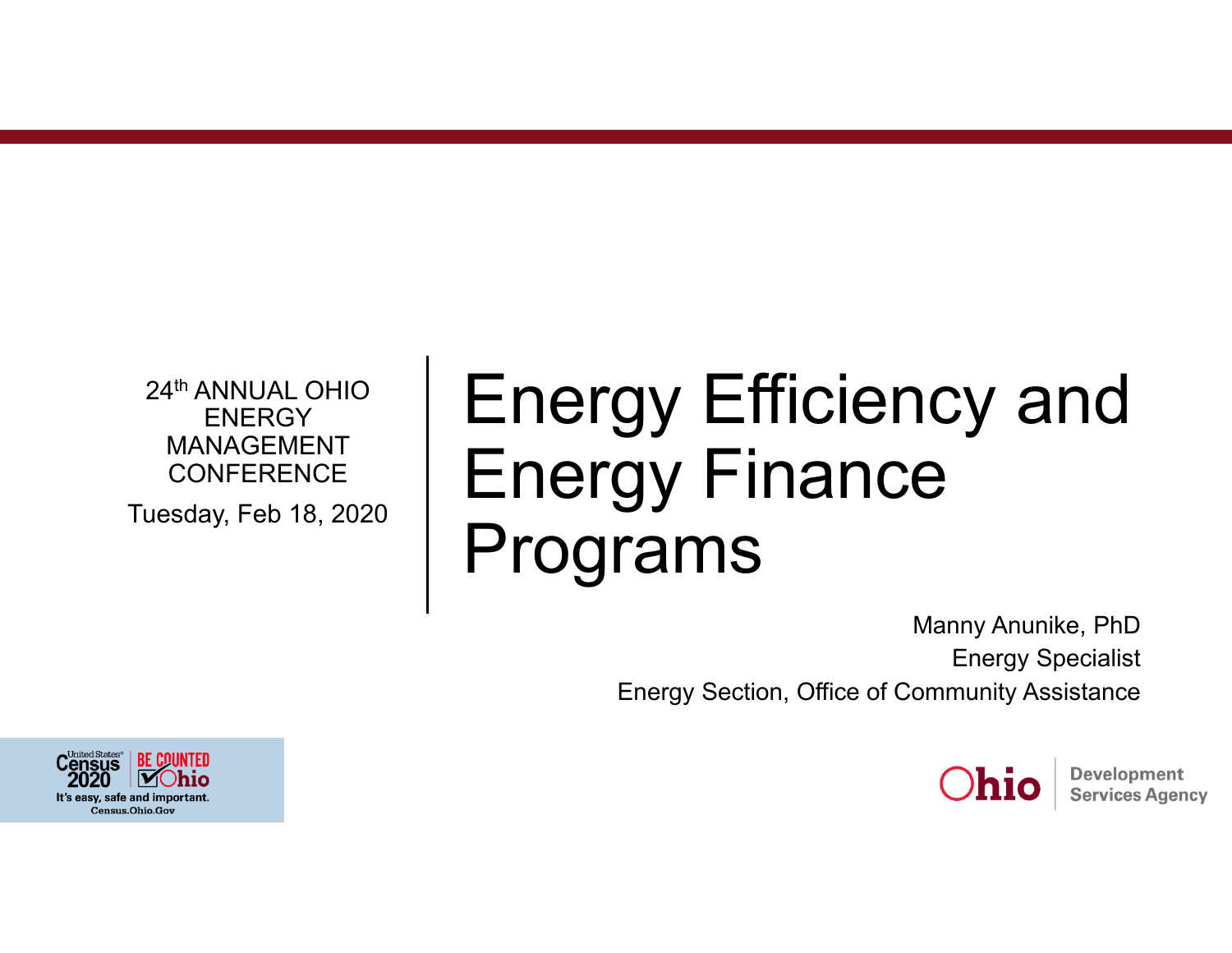## Energy Efficiency and Energy Finance Programs

## Ohio Development Services Agency (Development)

- •Energy Efficiency Program (EEP)
- Energy Financing Programs (Energy Loan Fund & Loan Loss Reserve Programs)
- •Energy Efficiency Training Opportunities



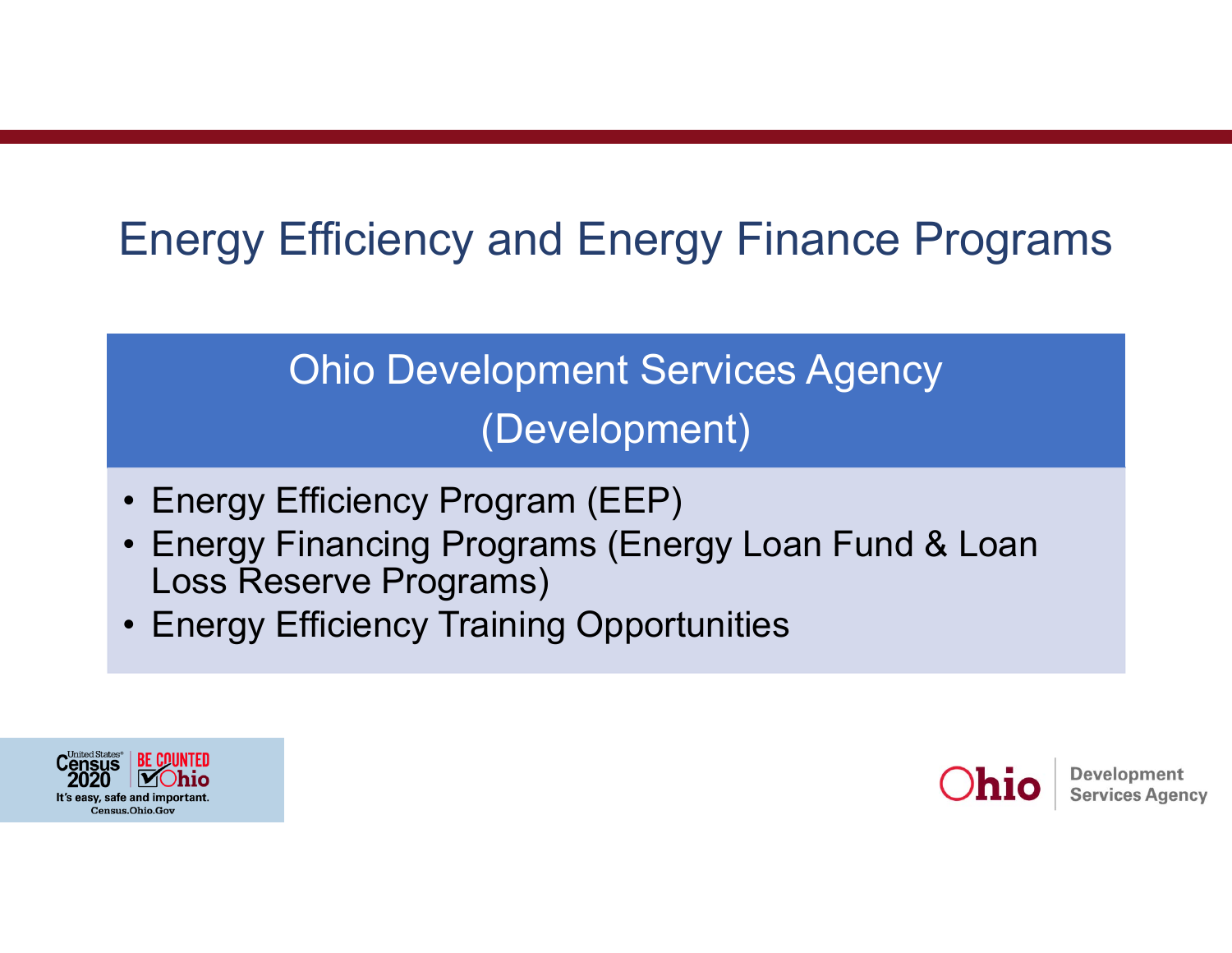## Development's EEP

Development's EEP is a comprehensive energy efficiency program aimed at helping businesses, manufacturers, nonprofits, schools, hospitals, colleges/universities, and local governments to reduce energy use and improve energy efficiency, which will result in lower energy and operations costs.



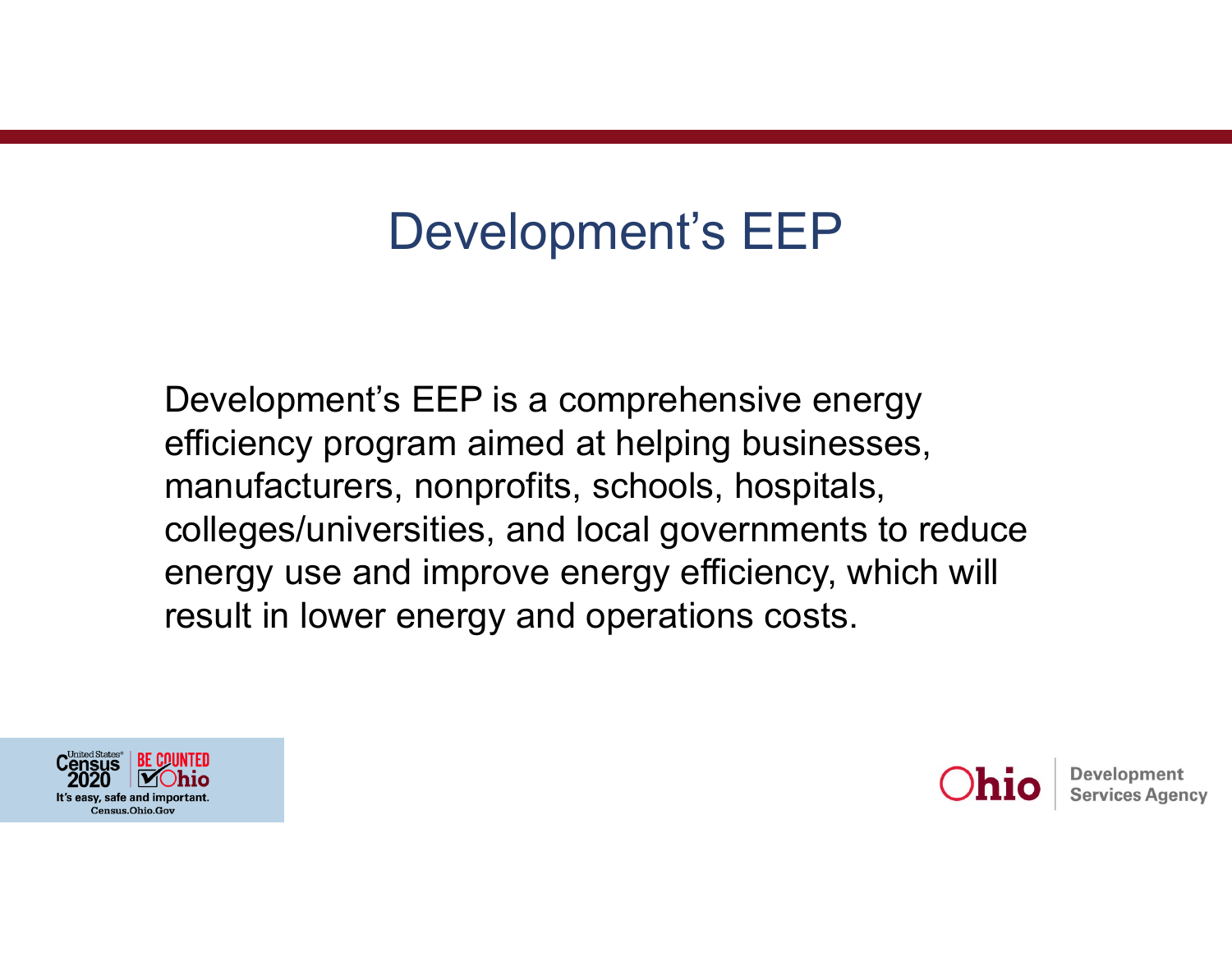## EEP Eligible Entities/Benefits/Process

| <b>Eligible Entities</b> | <b>Benefits</b>                                                   | <b>Process</b>                                                       |
|--------------------------|-------------------------------------------------------------------|----------------------------------------------------------------------|
|                          |                                                                   |                                                                      |
| <b>Manufacturers</b>     | Identifies energy use,<br>inefficiencies, and<br>possible savings | Pre-approved<br>engineer/architect<br>facilitated energy             |
|                          |                                                                   | efficiency audit                                                     |
| Commercial               |                                                                   |                                                                      |
| <b>Businesses</b>        |                                                                   |                                                                      |
|                          | Helps determine if                                                | Implementation of                                                    |
| <b>Municipalities</b>    | efficiency measures<br>will create savings and                    | energy efficiency<br>measures (limited                               |
|                          | pay for the upgrades                                              | financing assistance<br>may be available to<br>qualified applicants) |
|                          |                                                                   |                                                                      |
| Universities/School      | Identifies the "before"                                           |                                                                      |
| <b>Districts</b>         |                                                                   |                                                                      |
|                          | values to measure and                                             | Measurement and<br>verification of energy                            |
|                          | verify later savings                                              |                                                                      |
| Hospitals and other      |                                                                   | and cost savings                                                     |
| nonprofits               |                                                                   |                                                                      |
|                          | Helps to identify<br>potential financing<br>options               |                                                                      |
|                          |                                                                   |                                                                      |

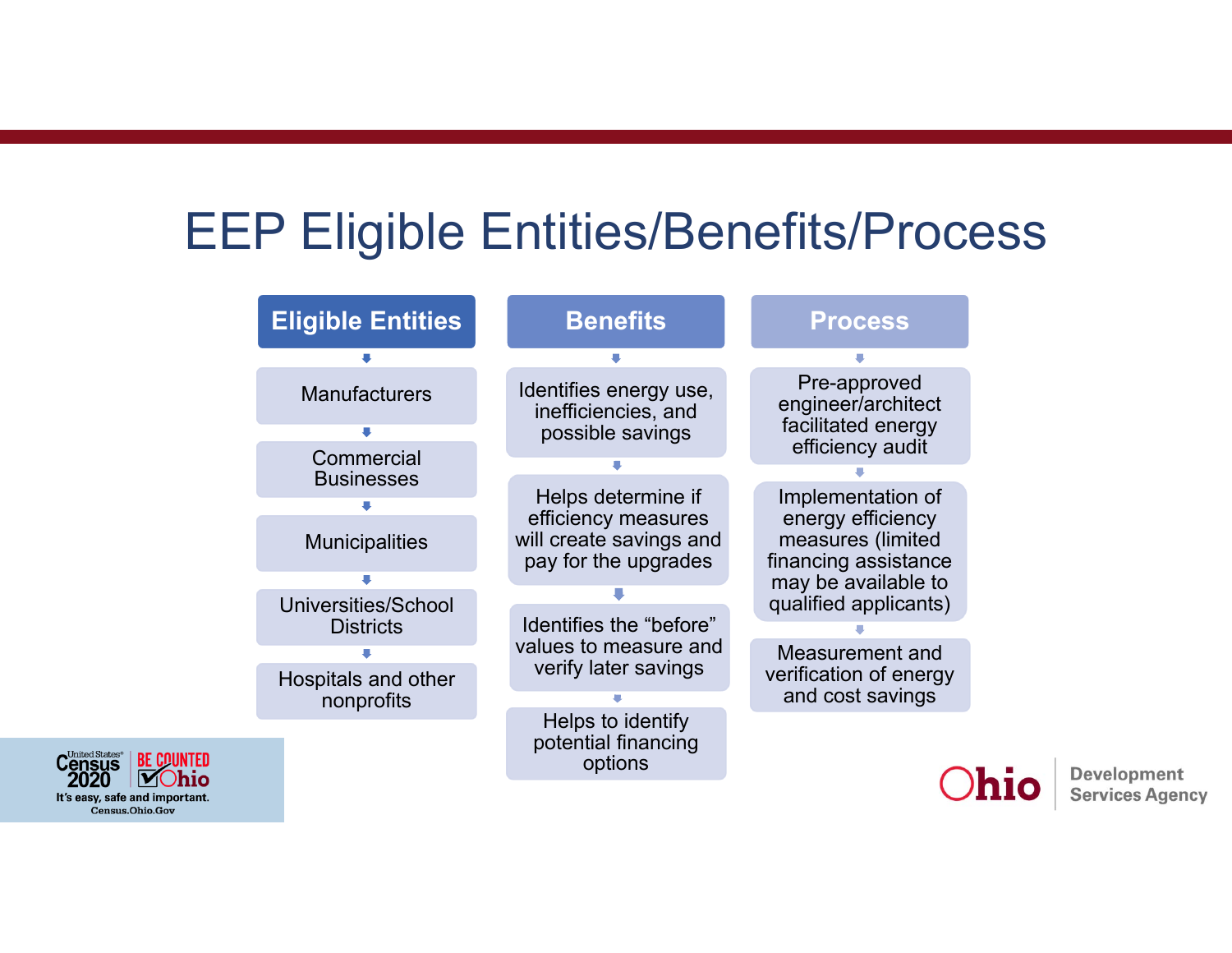## EEP Process

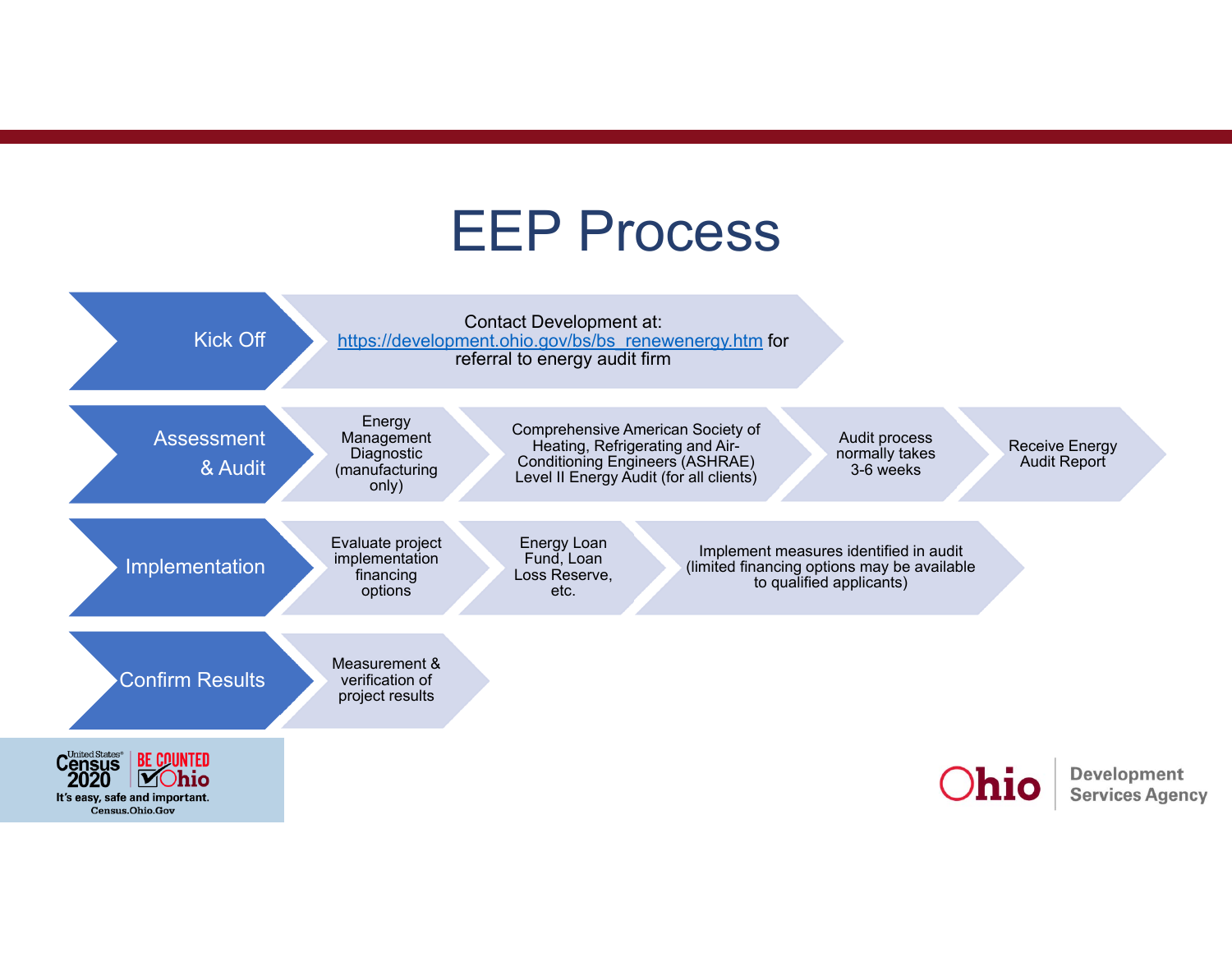## EEP Process Detail

### Energy Management Diagnostic

• 1 to 2-hour meeting for manufacturing sites, with facilitator

• NO charge

### ASHRAE Level II Audit

• For manufacturing AND non-manufacturing sites

### Final Audit Report

- Existing facility conditions analysis
- Energy use patterns and utilities analysis
- Energy efficiency measures analysis & recommendations
- Potential funding strategies and resources (Energy Loan Fund, Loan Loss Reserve, etc.)
- Measurement & Verification strategies



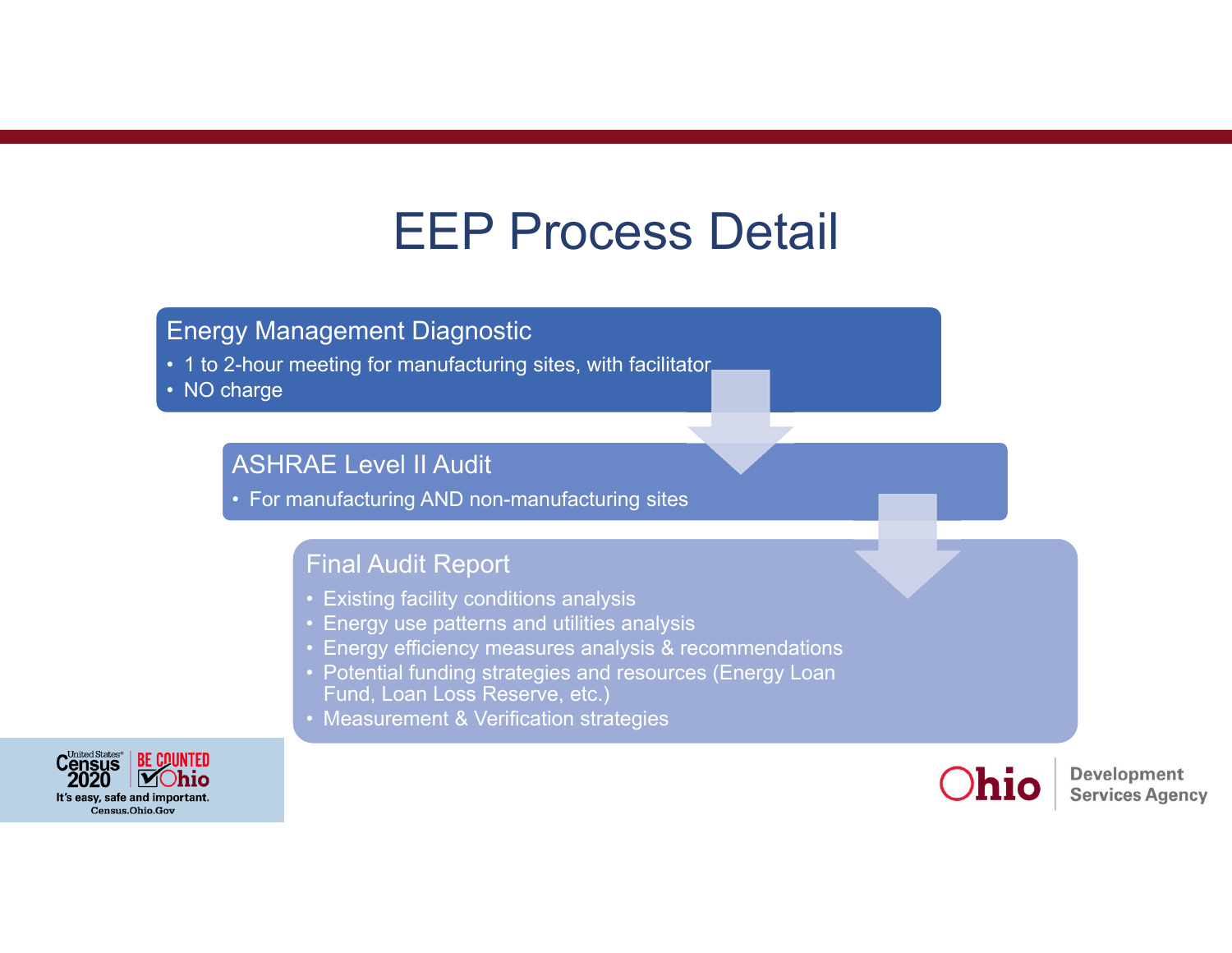## EEP Energy Audit Grants

|                              | <b>Manufacturers</b>                          | Non-<br><b>Manufacturers</b>                  |  |
|------------------------------|-----------------------------------------------|-----------------------------------------------|--|
| <b>Qualifications</b>        | All Ohio manufacturers                        | Facility $> 10,000$ sq. ft.                   |  |
| Development grant<br>funding | 75% of total audit cost,<br>up to \$22,500    | 50% of total audit cost,<br>up to \$15,000    |  |
| <b>Customer share</b>        | Remaining 25%, plus<br>any amount $> $30,000$ | Remaining 50%, plus<br>any amount $> $30,000$ |  |
|                              |                                               |                                               |  |

Development and client pay engineer/auditor directly



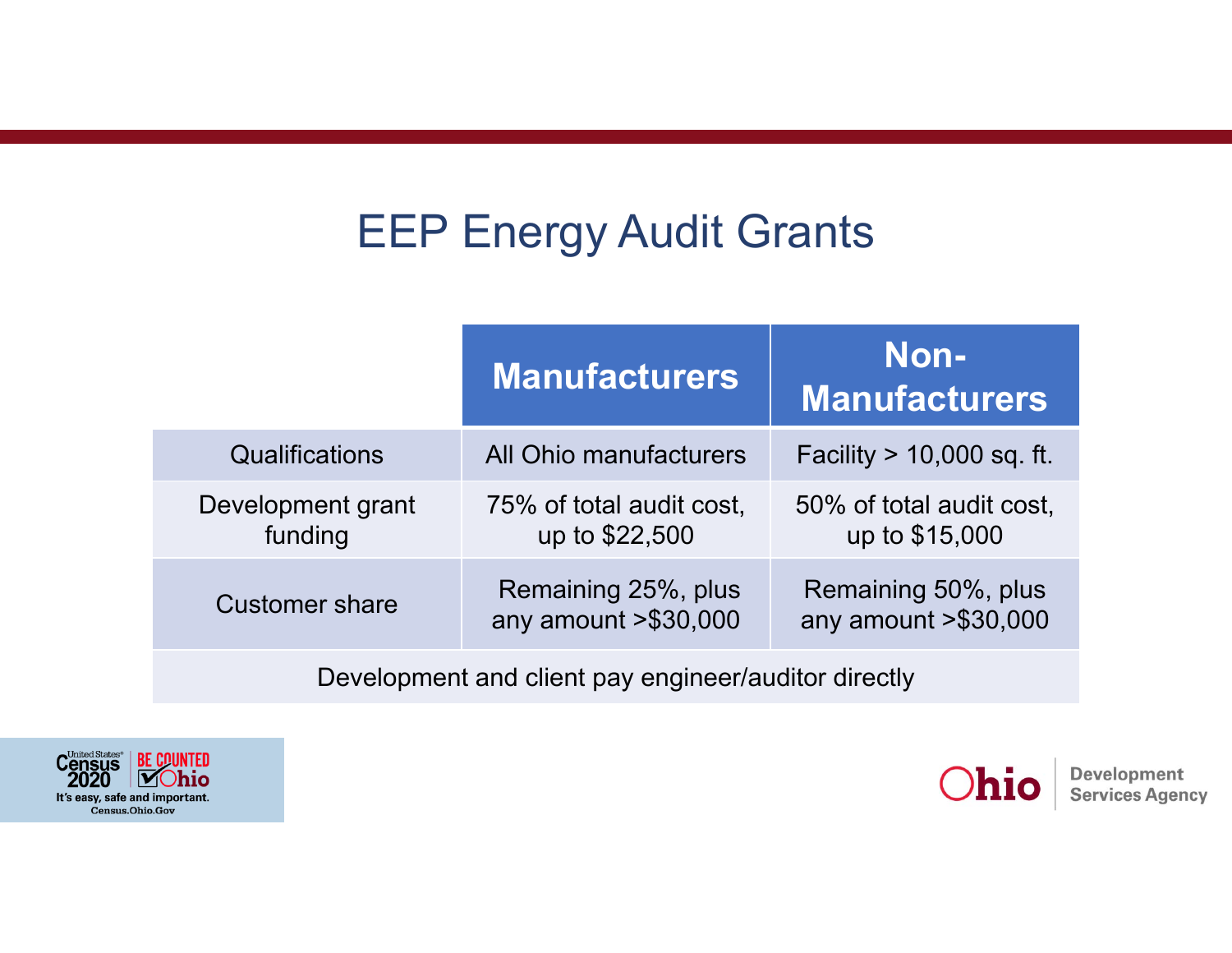# Development's Energy Efficiency Finance Programs

## Energy Loan Fund & Loan Loss Reserve Fund



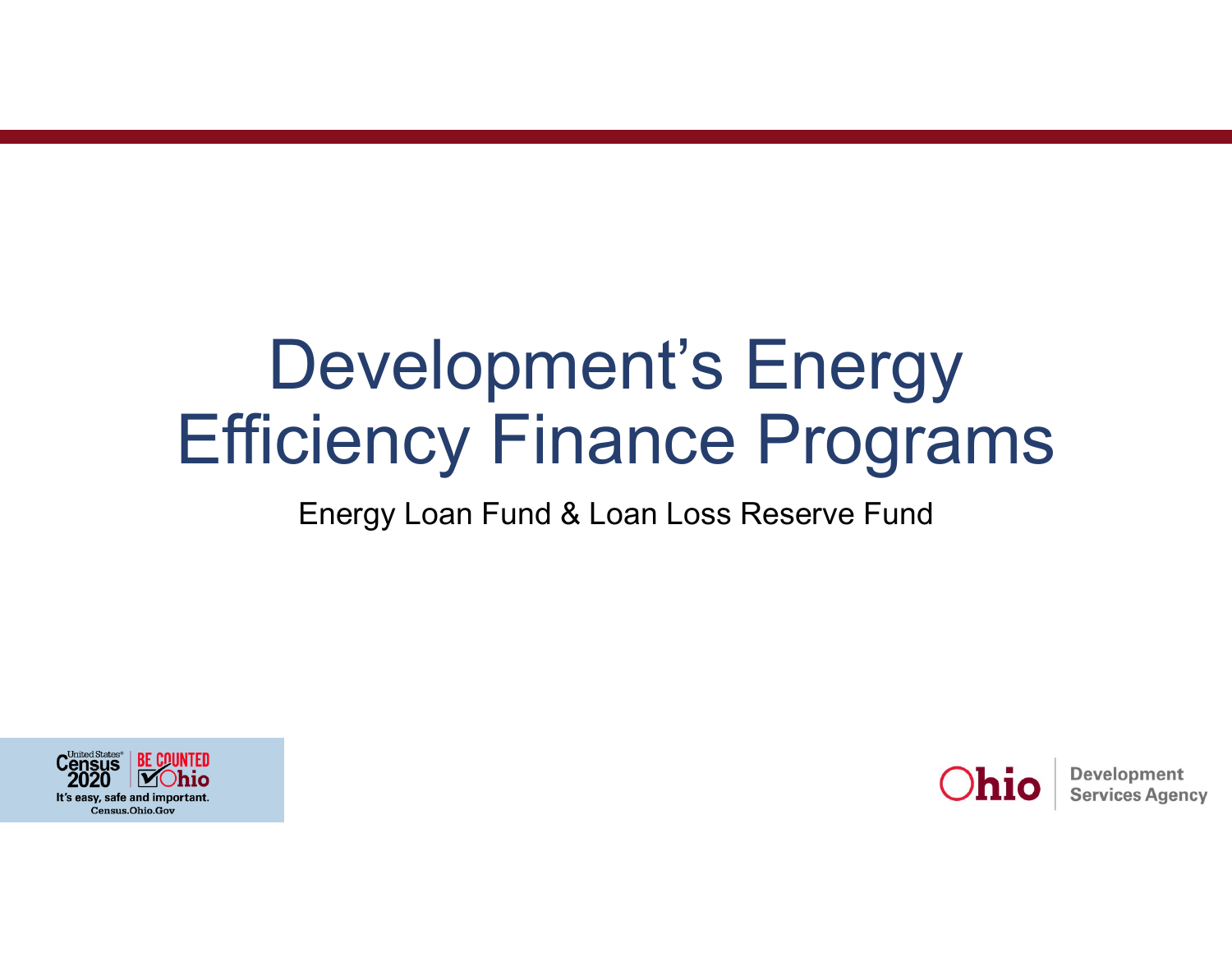# Energy Loan Fund

#### Low-interest loans

- For improvements to existing structures
- Energy efficiency
- Renewable energy

### Expected results

- Energy use reduction > 15%
- Payback < 15 years
- Economic impacts: job creation/retention, community improvements
- Improvement in environmental quality

### Loan details

- \$250,000 \$2,500,000
- 1% 3% interest for most applicants



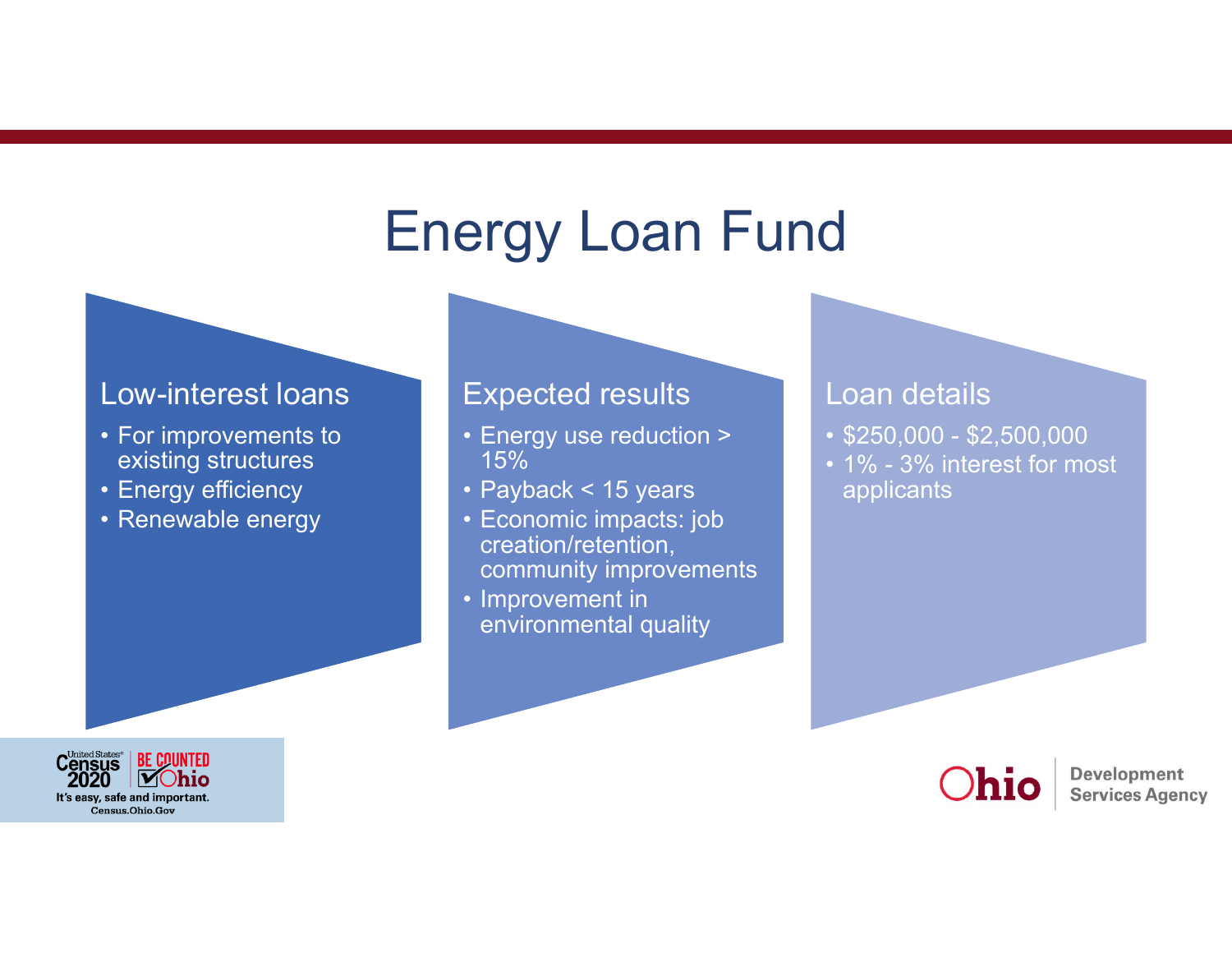# Energy Loan Fund

- Eligibility
	- Manufacturers
	- Commercial Businesses
	- Public Entities (including local governments)
	- Nonprofits
	- Hospitals
	- Colleges/Universities
	- Ohio K-12 School Districts



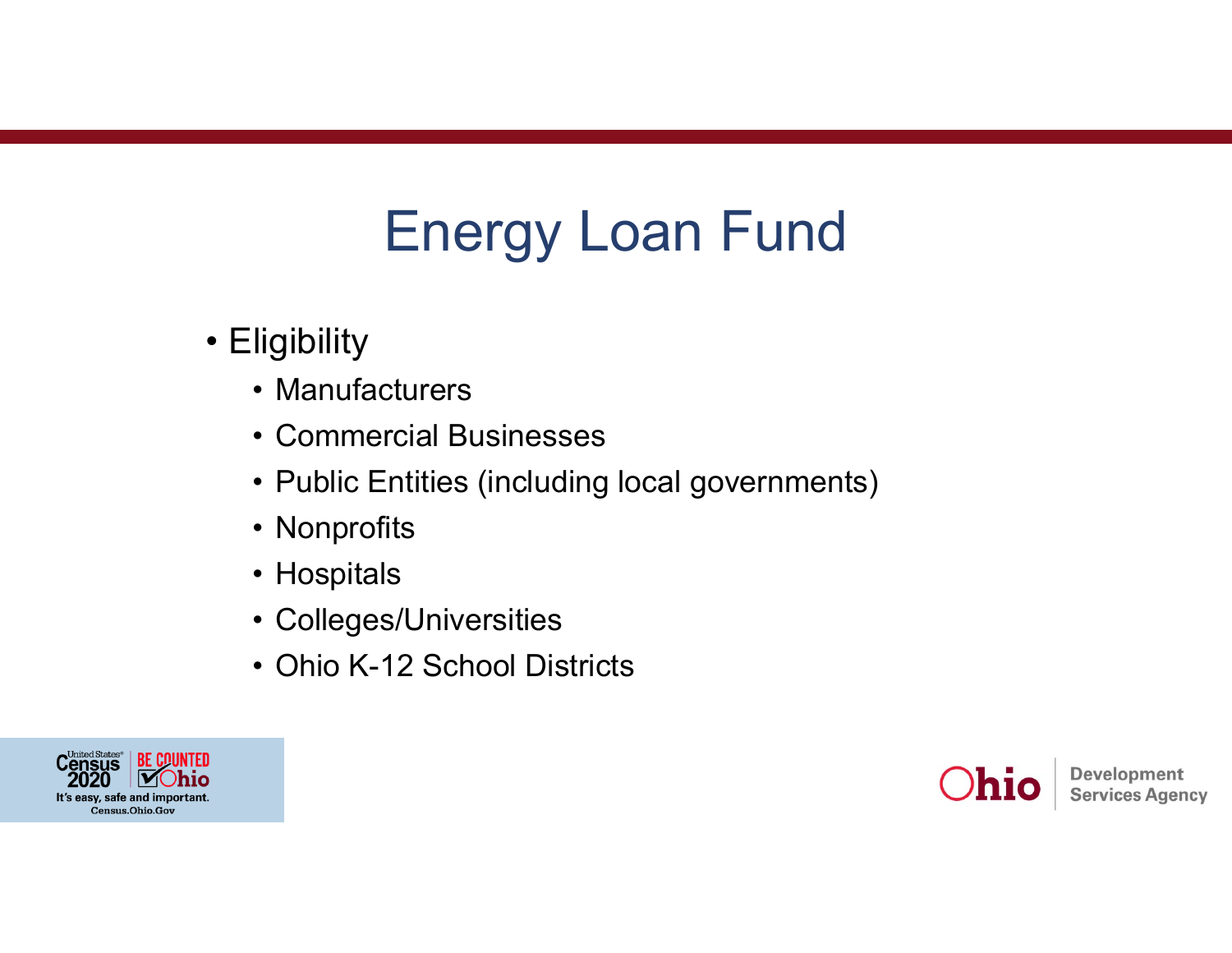# Energy Loan Fund

- \$9.5 million available in both FY 20 and FY 21
	- \$5.5 million in increments of \$250,000 to \$2.5 million for most applicants and interest at  $1 - 3\%$
	- \$4 million in increments of \$250,000 to \$1 million for Ohio public K-12 school districts and interest as low as 0.25%
- More information or to apply
	- https://www.development.ohio.gov/bs/bs\_energyloanfund.htm



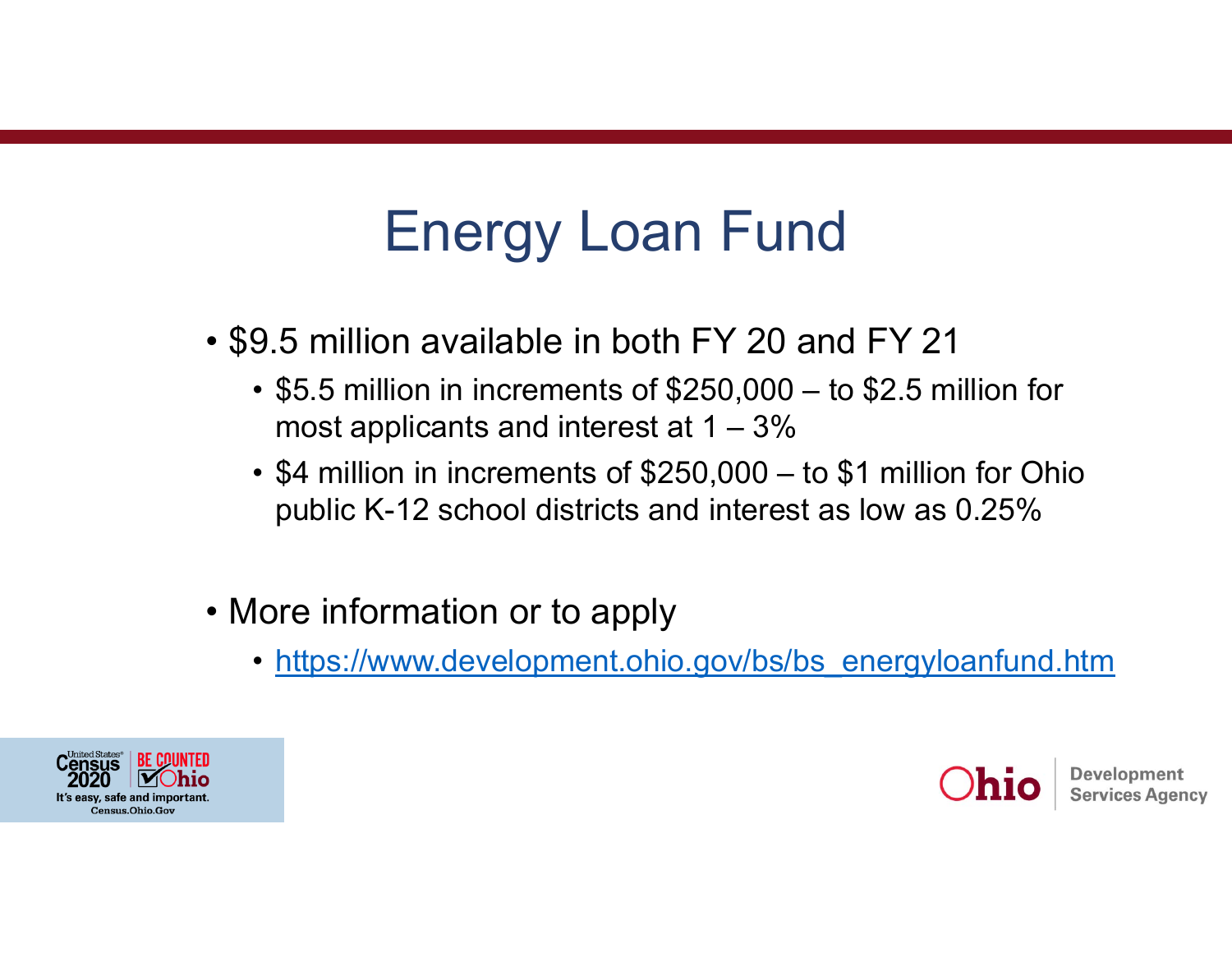## Loan Loss Reserve Fund

Offers credit/collateral enhancement of up to 50% of a qualified energy efficiency project on an existing structure

Administered in partnership with eligible Ohio Port Authorities as they originate loans for energy projects. A minimum of 15% energy savings and a simple payback period of 15 years or less is required

\$18 million originally available for this program. \$5.1 million remaining



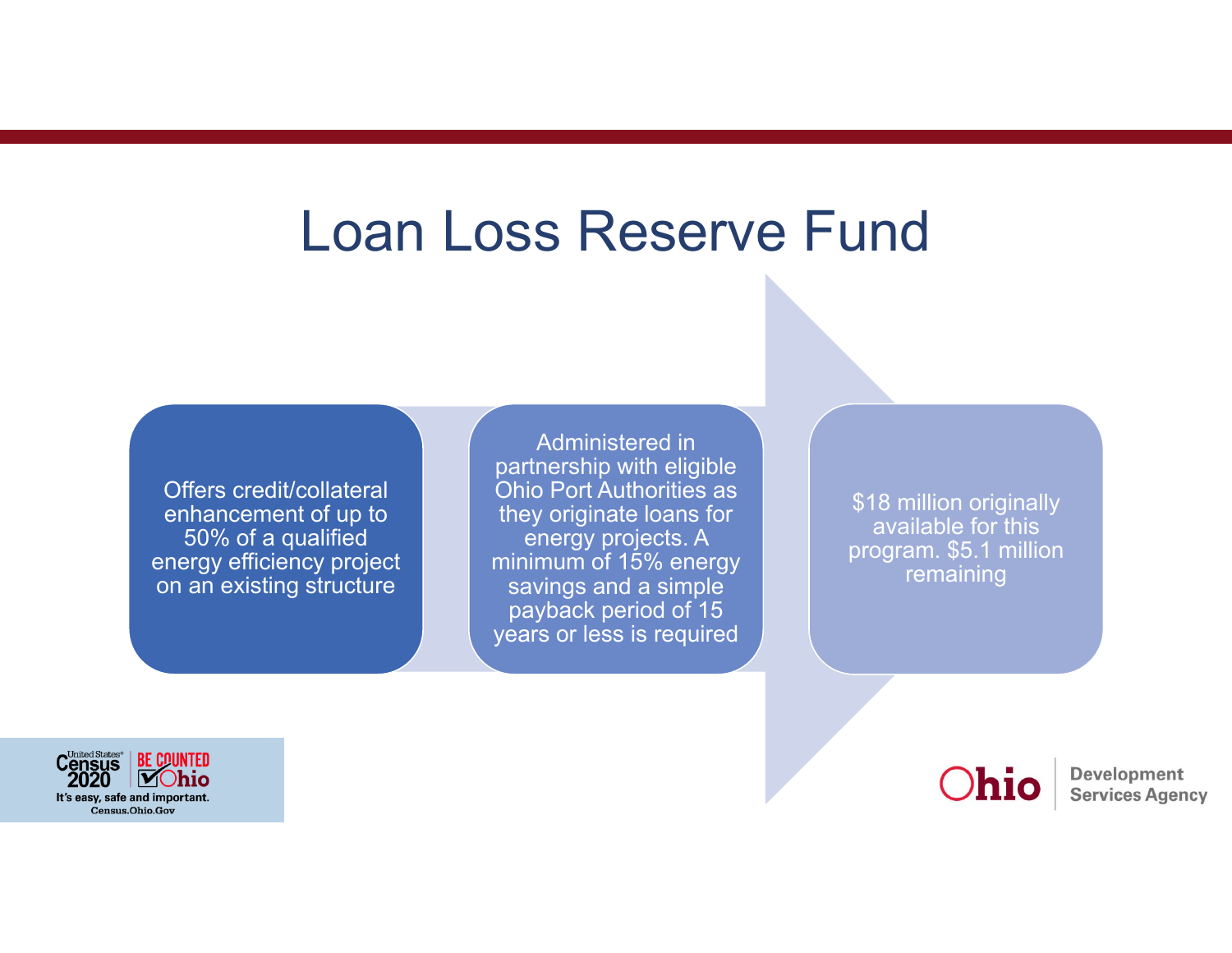# Loan Loss Reserve Fund





- Participating Ports
	- Cincinnati
	- Cleveland-Cuyahoga County
	- Columbus-Franklin County
	- Dayton-Montgomery County
	- Lake County
	- Lorain County
	- Summit County
	- Toledo-Lucas County

https://www.ohioportauthorities.com/